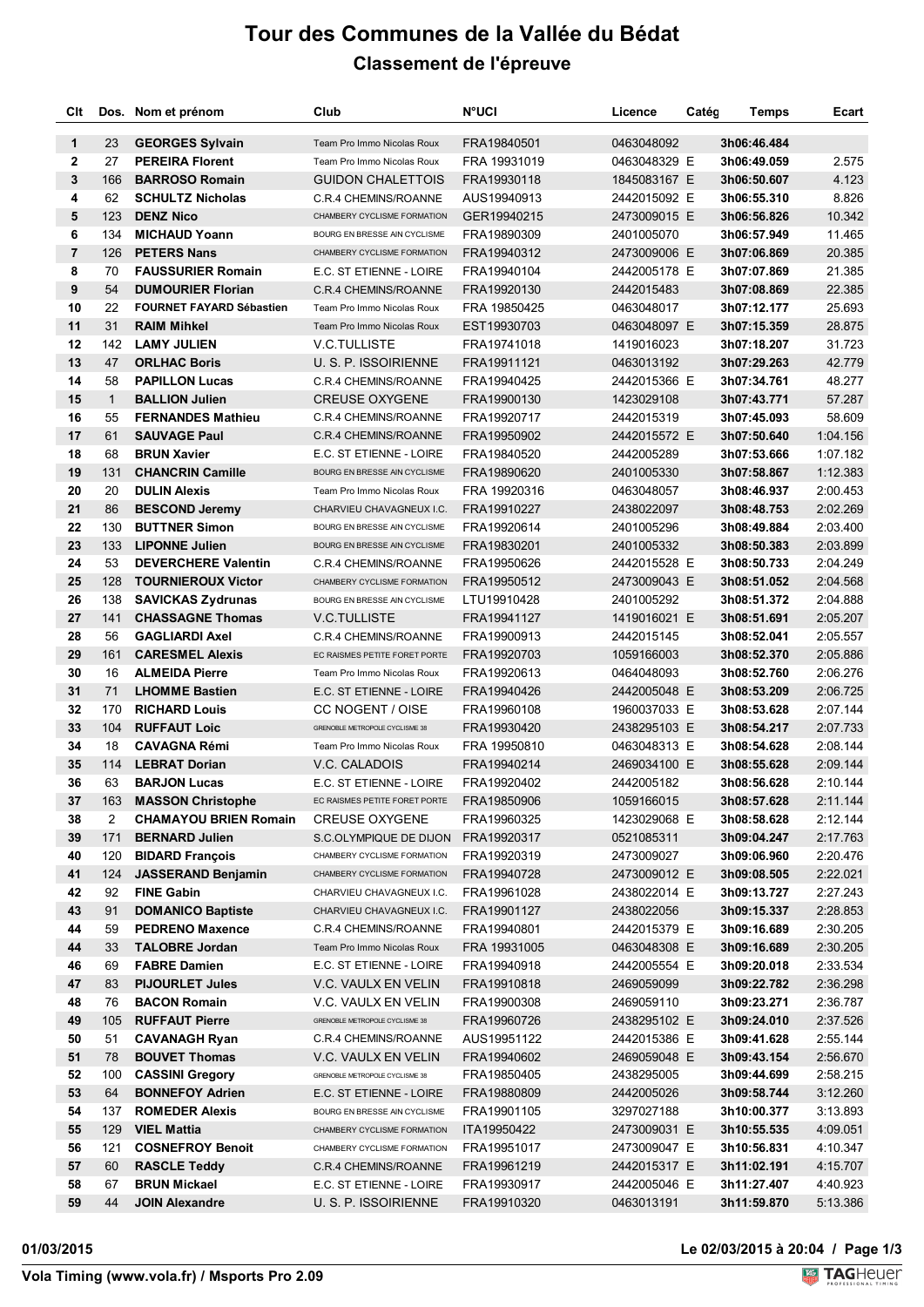## **Tour des Communes de la Vallée du Bédat Classement de l'épreuve**

| Clt                   |         | Dos. Nom et prénom                                                    | Club                                           | N°UCI                      | Licence                      | Catég | Temps                       | Ecart     |
|-----------------------|---------|-----------------------------------------------------------------------|------------------------------------------------|----------------------------|------------------------------|-------|-----------------------------|-----------|
| 60                    | 94      | <b>KRUPKA Anthony</b>                                                 | CHARVIEU CHAVAGNEUX I.C.                       | FRA19960617                | 2438022050 E                 |       | 3h12:00.895                 | 5:14.411  |
| 61                    | 117     | <b>ROLLAND Loic</b>                                                   | V.C. CALADOIS                                  | FRA19941101                | 2469034105 E                 |       | 3h12:01.318                 | 5:14.834  |
| 62                    | 135     | <b>NAZARET Romain</b>                                                 | BOURG EN BRESSE AIN CYCLISME                   | FRA19920621                | 2401005326                   |       | 3h12:01.607                 | 5:15.123  |
| 63                    | 5       | <b>GIOUX Romain</b>                                                   | <b>CREUSE OXYGENE</b>                          | FRA19860906                | 1423029106                   |       | 3h12:01.976                 | 5:15.492  |
| 64                    | 73      | <b>NOMMELA Aksel</b>                                                  | E.C. ST ETIENNE - LOIRE                        | EST19941022                | 2442005187 E                 |       | 3h12:02.186                 | 5:15.702  |
| 65                    | 111     | <b>GENETIER Francis</b>                                               | V.C. CALADOIS                                  | FRA19920827                | 2469034237                   |       | 3h12:02.406                 | 5:15.922  |
| 66                    | 172     | <b>FORESTIER Loïc</b>                                                 | VS NIVERNAIS MORVAN FRA19891221                |                            | 0558055015                   |       | 3h12:02.605                 | 5:16.121  |
| 67                    | 146     | <b>BATONDOR Benoit</b>                                                | V.S. ROMANAIS PEAGEOIS                         | FRA19930329                | 2426223029 E                 |       | 3h12:02.995                 | 5:16.511  |
| 68                    | 102     | <b>GAY Aurelien</b>                                                   | GRENOBLE METROPOLE CYCLISME 38                 | FRA19910905                | 2438295106                   |       | 3h12:03.414                 | 5:16.930  |
| 69                    | 162     | <b>KOWALSKI Dany</b>                                                  | EC RAISMES PETITE FORET PORTE                  | FRA19960924                | 1059166033 E                 |       | 3h12:03.654                 | 5:17.170  |
| 70                    | 45      | <b>LAFFAIRE Franck</b>                                                | U. S. P. ISSOIRIENNE                           | FRA19860425                | 0463013018                   |       | 3h12:03.903                 | 5:17.419  |
| 71                    | 136     | <b>OLAVARRIA ABARCA Arnold Cristobal BOURG EN BRESSE AIN CYCLISME</b> |                                                | CHI19911009                | 2401005328                   |       | 3h12:04.123                 | 5:17.639  |
| 72                    | 42      | <b>GRICOURT Clément</b>                                               | U. S. P. ISSOIRIENNE                           | FRA19930329                | 0463013182 E                 |       | 3h12:04.343                 | 5:17.859  |
| 73                    | 110     | <b>DUTANG Kevin</b>                                                   | V.C. CALADOIS                                  | FRA19920206                | 2469034108                   |       | 3h12:10.433                 | 5:23.949  |
| 74                    | 39      | <b>CORNET Cédric</b>                                                  | U. S. P. ISSOIRIENNE                           | FRA19870129                | 0463013157                   |       | 3h12:12.275                 | 5:25.791  |
| 75                    | 174     | <b>KOWALSKI Rudy</b>                                                  | ROUBAIX LILLE METROPOLE                        | FRA19900818                |                              |       | 2438022095 1990 3h12:13.857 | 5:27.373  |
| 76                    | 85      | <b>ALBARET Damien</b>                                                 | CHARVIEU CHAVAGNEUX I.C.                       | FRA19840824                | 2438022345                   |       | 3h12:15.001                 | 5:28.517  |
| 77                    | 57      | <b>LASSAIGNE Thomas</b>                                               | C.R.4 CHEMINS/ROANNE                           | FRA19950522                | 2442015529 E                 |       | 3h12:19.492                 | 5:33.008  |
| 78                    | 103     | <b>MENINI Christophe</b>                                              | GRENOBLE METROPOLE CYCLISME 38                 | FRA19821007                | 2438295104                   |       | 3h12:20.918                 | 5:34.434  |
| 79                    | 43      | <b>JEGOU Aurélien</b>                                                 | U. S. P. ISSOIRIENNE                           | FRA19910520                | 0463013197                   |       | 3h13:11.505                 | 6:25.021  |
| 80                    | 75      | <b>RUFFINENGO BASTIEN</b>                                             | E.C. ST ETIENNE - LOIRE                        | FRA19910515                | 2442005110                   |       | 3h13:12.214                 | 6:25.730  |
| 81                    | 108     | <b>CARISEY Clement</b>                                                | V.C. CALADOIS                                  | FRA19920323                | 2469034379                   |       | 3h15:34.059                 | 8:47.575  |
| 82                    | 153     | <b>CHAVANNE Joris</b>                                                 | T.C.N.                                         | FRA19901121                | 2474006059                   |       | 3h15:44.839                 | 8:58.355  |
| 83                    | 107     | <b>THOULOUSE Gabriel</b>                                              | GRENOBLE METROPOLE CYCLISME 38                 | FRA19960523                | 2438295001 E                 |       | 3h15:49.766                 | 9:03.282  |
| 84                    | 140     | <b>BARRY David</b>                                                    | <b>V.C.TULLISTE</b>                            | FRA19790702                | 1419016027                   |       | 3h17:57.673                 | 11:11.189 |
| 85                    | 90      | <b>CLERJON Vincent</b>                                                | CHARVIEU CHAVAGNEUX I.C.                       | FRA19940717                | 2438022093 E                 |       | 3h18:02.976                 | 11:16.492 |
| 86                    | 127     | <b>SARROU Jordan</b>                                                  | CHAMBERY CYCLISME FORMATION                    | FRA19921209                | 2473009030                   |       | 3h18:04.444                 | 11:17.960 |
| 87                    | 4       | <b>DUFOUR Florian</b>                                                 | <b>CREUSE OXYGENE</b>                          | FRA19960524                | 1423029194 E                 |       | 3h18:05.995                 | 11:19.511 |
| 88                    | 122     | DE JONG jaap                                                          | CHAMBERY CYCLISME FORMATION                    | NED19950929                | 2473009052 E                 |       | 3h18:41.371                 | 11:54.887 |
| 89                    | 84      | <b>PIJOURLET Louis</b>                                                | V.C. VAULX EN VELIN                            | FRA19951017                | 2469059104 E                 |       | 3h21:29.357                 | 14:42.873 |
| 90                    | 11      | <b>LESECHE Jean</b>                                                   | <b>CREUSE OXYGENE</b>                          | FRA19940130                | 1423029188 E                 |       | 3h21:29.647                 | 14:43.163 |
| 91                    | 52      | <b>CHATELUS Axel</b>                                                  | C.R.4 CHEMINS/ROANNE                           | FRA19951204                | 2442015374 E                 |       | 3h21:29.906                 | 14:43.422 |
| 92                    | 99      | <b>BRUYAS Cyril</b>                                                   | GRENOBLE METROPOLE CYCLISME 38                 | FRA19920817                | 2438295109                   |       | 3h21:30.136                 | 14:43.652 |
| 93                    | 82      | <b>LAMIRAUD François</b>                                              | V.C. VAULX EN VELIN                            | FRA19830405                | 2469059142                   |       | 3h21:30.376                 | 14:43.892 |
| 94                    | 106     | <b>SUCHET Loic</b>                                                    | GRENOBLE METROPOLE CYCLISME 38                 | FRA19930604                | 2438295052 E                 |       | 3h21:30.655                 | 14:44.171 |
| 95                    | 98      | <b>BOURJAL Steve</b>                                                  | GRENOBLE METROPOLE CYCLISME 38                 | FRA19890909                | 2438295073                   |       | 3h21:31.164                 | 14:44.680 |
| 96                    | 89      | <b>CHARLES QUENTIN</b>                                                | CHARVIEU CHAVAGNEUX I.C.                       | FRA19930824                | 2438022064 E                 |       | 3h21:31.574                 | 14:45.090 |
| 97                    | 149     | <b>LOUIS Nicolas</b>                                                  | V.S. ROMANAIS PEAGEOIS                         | FRA19930502                | 2426223067 E                 |       | 3h28:29.207                 | 21:42.723 |
|                       |         | <b>DNS - Absents au départ</b>                                        |                                                |                            |                              |       |                             |           |
|                       | 6       | <b>GIRARD THOMAS</b>                                                  | <b>CREUSE OXYGENE</b>                          | FRA19890523                | 1423029189                   |       |                             |           |
|                       | 17      | <b>BONNET Pierre</b>                                                  | Team Pro Immo Nicolas Roux                     | FRA19900321                | 0463048087                   |       |                             |           |
|                       | 19      | <b>DEBORDE Brice</b>                                                  | Team Pro Immo Nicolas Roux                     | FRA19930813                | 0463048081 E                 |       |                             |           |
|                       | 25      | <b>LEMOINE Mathieu</b>                                                | Team Pro Immo Nicolas Roux                     | FRA19920613                | 0463048093                   |       |                             |           |
|                       | 26      | <b>LEPROUX Frédéric</b>                                               | Team Pro Immo Nicolas Roux                     | FRA19940623                | 0463048044 E                 |       |                             |           |
|                       | 46      | <b>NADIR Yanisse</b>                                                  | U. S. P. ISSOIRIENNE                           | FRA19891102                | 0463013124                   |       |                             |           |
|                       | 50      | <b>BOUCHARD Geoffrey</b>                                              | C.R.4 CHEMINS/ROANNE                           | FRA19920401                | 2442015300                   |       |                             |           |
|                       | 65      | <b>BONNET Guillaume</b>                                               | E.C. ST ETIENNE - LOIRE                        | FRA19890623                | 2442005063                   |       |                             |           |
|                       | 72      | <b>MAOMA Silver</b>                                                   | E.C. ST ETIENNE - LOIRE                        | EST19950516                | 2442005193 E                 |       |                             |           |
|                       | 77      | <b>BOUCHET baptiste</b>                                               | V.C. VAULX EN VELIN                            | FRA19950414                | 2469059097 E                 |       |                             |           |
|                       | 132     | <b>GENTHON Lionel</b>                                                 | BOURG EN BRESSE AIN CYCLISME                   | FRA19730704                | 2401005123                   |       |                             |           |
|                       | 139     | <b>SONNERY BLAISE</b>                                                 | BOURG EN BRESSE AIN CYCLISME                   | FRA19850321                | 2401005333                   |       |                             |           |
|                       | 151     | <b>PASCAL Gregory</b>                                                 | V.S. ROMANAIS PEAGEOIS                         | FRA19780705                | 2426223026                   |       |                             |           |
|                       | 154     | <b>COGNET Stephane</b>                                                | T.C.N.                                         | FRA19811105                | 2474006063                   |       |                             |           |
| <b>DNF - Abandons</b> |         |                                                                       |                                                |                            |                              |       |                             |           |
|                       |         |                                                                       |                                                |                            |                              |       |                             |           |
|                       | 7<br>12 | <b>JERET Timmo</b><br><b>MENANT Corentin</b>                          | <b>CREUSE OXYGENE</b><br><b>CREUSE OXYGENE</b> | EST19930509<br>FRA19940408 | 1423029053 E<br>1423029103 E |       |                             |           |
|                       | 37      | <b>CESAR Bastien</b>                                                  | U. S. P. ISSOIRIENNE                           | FRA19910311                | 0463013059                   |       |                             |           |

**01/03/2015 Le 02/03/2015 à 20:04 / Page 2/3**